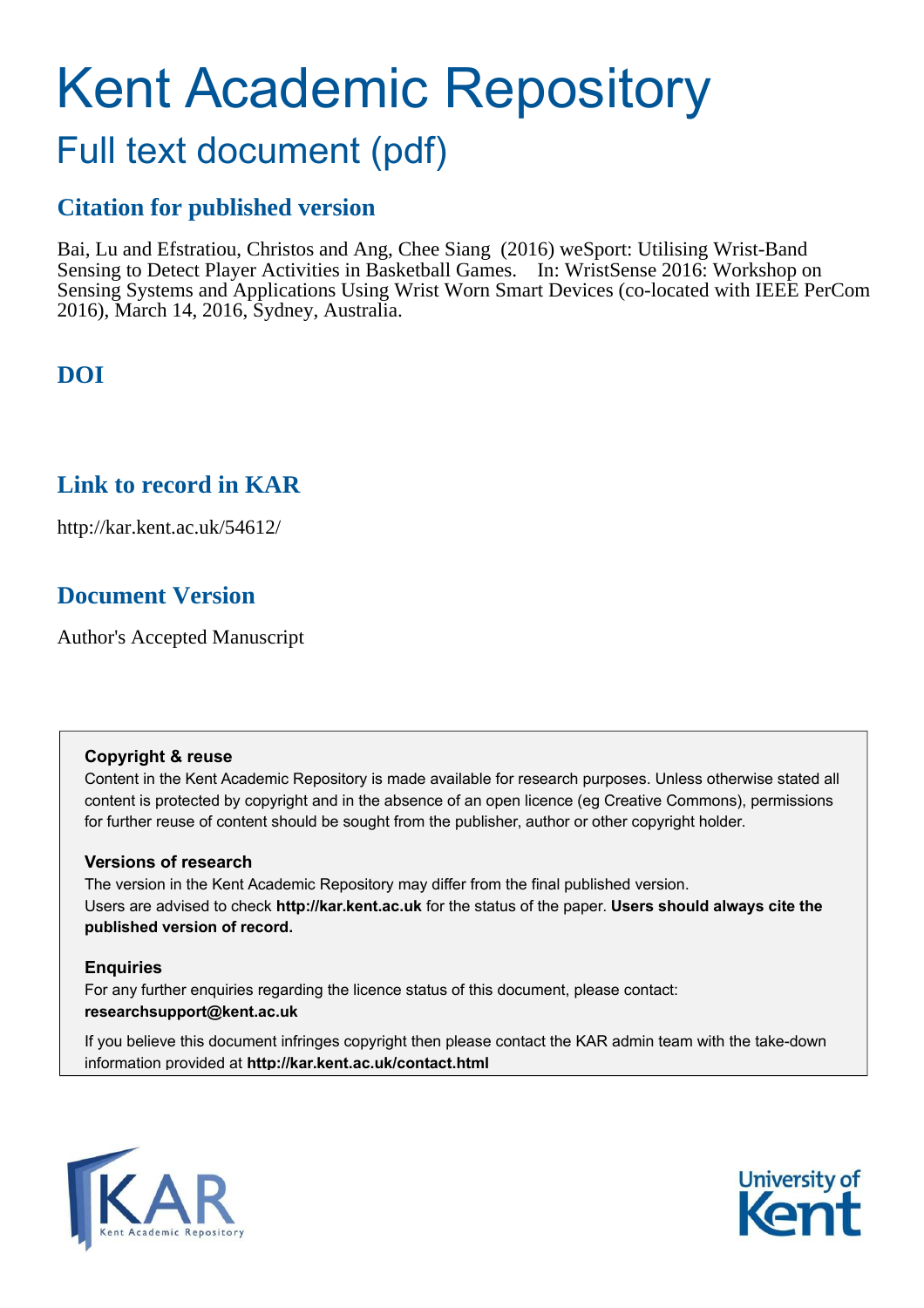## weSport: Utilising Wrist-Band Sensing to Detect Player Activities in Basketball Games

Lu Bai

School of Engineering and Digital Arts University of Kent L.Bai@kent.ac.uk

Christos Efstratiou School of Engineering and Digital Arts University of Kent C.Efstratiou@kent.ac.uk

Chee Siang Ang School of Engineering and Digital Arts University of Kent C.S.Ang@kent.ac.uk

<span id="page-1-1"></span>*Abstract***— Wristbands have been traditionally designed to track the activities of a single person. However there is an opportunity to utilize the sensing capabilities of wristbands to offer activity tracking services within the domain of team-based sports games. In this paper we demonstrate the design of an activity tracking system capable of detecting the players' activities within a one-to-one basketball game. Relying on the inertial sensors of wristbands and smartphones, the system can capture the shooting attempts of each player and provide statistics about their performance. The system is based on a twolevel classification architecture, combining data from both players in the game. We employ a technique for semi-automatic labeling of the ground truth that requires minimum manual input during a training game. Using a single game as a training dataset, and applying the classifier on future games we demonstrate that the system can achieve a good level of accuracy detecting the shooting attempts of both players in the game (precision 91.34%, recall 94.31%).**

*Keywords— Wearable Sensors; Classification; Accelerometer; Activity monitoring* 

#### I. INTRODUCTION

Over the last decade, there has been a significant increase in the use of wristbands as companion devices for tracking physical activities. One of the primary purposes for such devices is to act as trackers for sports activities [\[1-3\]](#page-5-0). Relying on a combination of inertial sensors and biosensors, wristbands aim to extract higher-level information about the physical activities performed by the user. Typical usage scenarios include the tracking of sports activities the wearer performs alone (e.g. running), or the collection of generic information that is relevant to the specific activity performed (e.g. energy expenditure) [\[4-6\]](#page-5-1).

<span id="page-1-0"></span>When considering team-based sports activities, such as playing basketball, existing sensing software that is commonly available for wristbands has very little extra information to offer. We believe that in the realm of team-based sports games, wristbands can potentially be used to detect game-specific events, group activities, and games statistics. Such information can enhance the experience of the players, and offer new insights about their performance within the game. Developing such systems, however, may require the departure from the traditional "single wristband – single user" sensing approach.

Instead, team-based tracking need to exploit the wrist-mounted devices of multiple users in order to extract information that may related to multiple players.

In this paper, we explore the potential of collaborative sensing using wrist-worn devices within the context of "one-toone" basketball games. Our aim is to develop a system that can capture game statistics, such as the number of shot attempts performed by each player during a game. Although such statistics refer to a single user, the accurate detection of the shooter during a basketball game may require information from both players in the game, to resolve potential ambiguities. In this work we attempt to accurately detect such shooting events by employing a two-level activity classification approach. Firstly, individual classifiers tailored to each player are used to detect potential shooting actions. In the second stage, the classifier combines information from multiple users to accurately identify the player who is performing the shooting action at any given time. The system is designed with particular attention to reduce the overhead of training the classifiers, and in particular to make the collection of "ground truth" information easy enough to be performed by typical users in the field.

The *weSport* system is developed using the Microsoft Band device. The system is evaluated through a small-scale study, including data from 2 one-to-one basketball games (in total 20 minutes of data). We demonstrate that our approach can detect shooting statistics with 91.34% precision and 94.31% recall, relying on a single game as a training session.

#### II. RELATED WORK

Researchers have used wearable sensing technologies for monitoring physical activities and evaluate the performance of individuals in different sports games [\[7-9\]](#page-5-2). Wearable technologies have also been employed as visual augmentation aids in team sports [\[10\]](#page-5-3). In outdoor games, such as cricket, and soccer, GPS technologies have been employed to track the players' movement patterns and activity profiles. Players' performance during a team game is influenced by other players' speed or field positions [\[11\]](#page-5-4). For specific indoor sport games, such as swimming and tennis, camera based systems and accelerometers based inertial sensing systems have been used in recent studies [\[12,](#page-5-5) [13\]](#page-5-6). In the study by Montgomery et al. [14], multiple basketball players' movement patterns and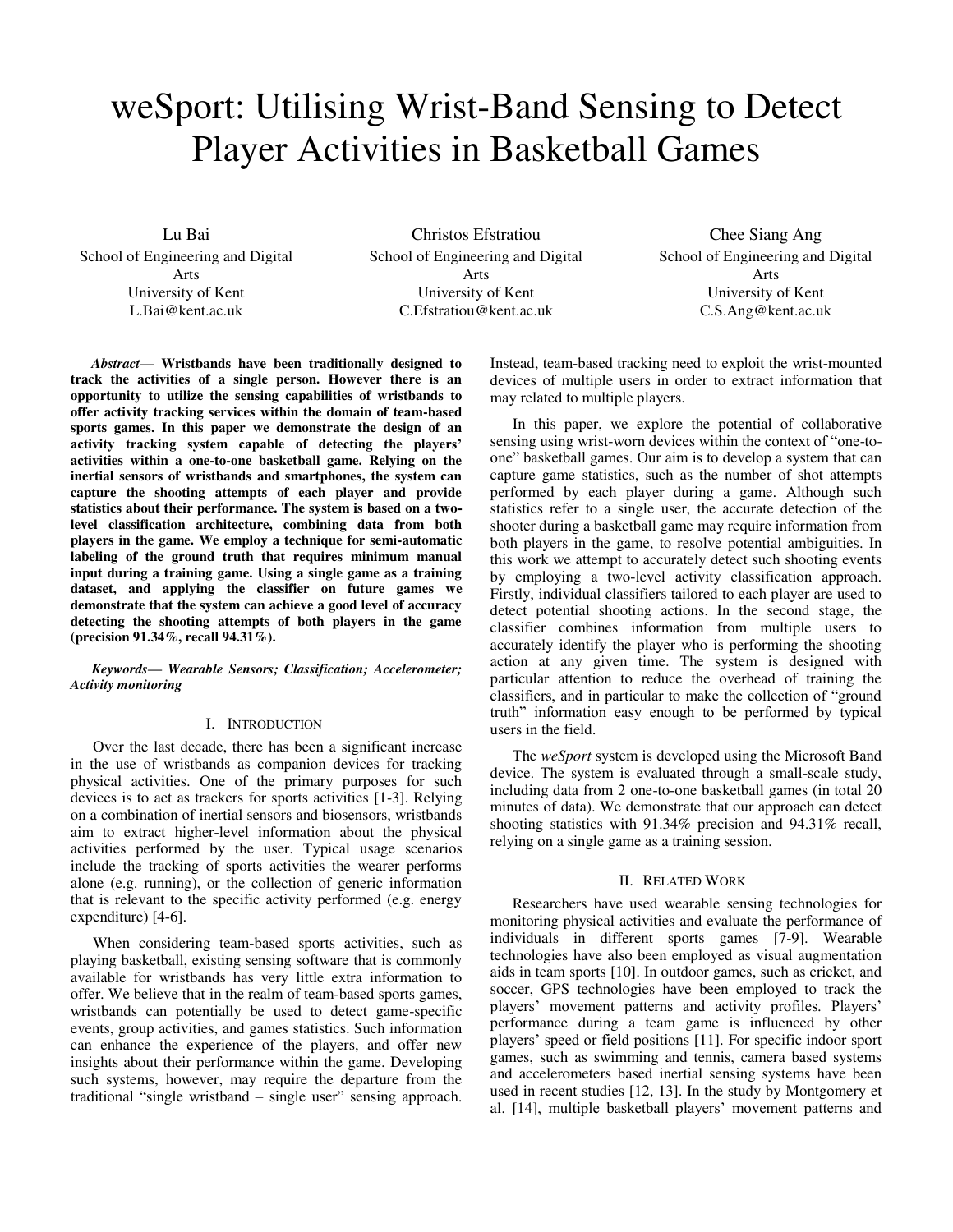

Fig. 1 A typical shooting event. The shooter on the right side is jumping and the defender on the left side is jumping with hand raised. Both participants wearing the system used for dataset collection, with a Microsoft Band worn on the wrist and an android phone put in the trouser pocket.

<span id="page-2-0"></span>heart rate have been monitored but no team work has been analyzed from these monitoring results. There is also research focusing on the collaborative tracking in team sports where multiple cameras are used [15-17], which makes the motion tracking systems complex and expensive.

Overall, existing work in sports activity tracking relies primarily on expensive infrastructure that is more applicable for commercial venues. When considering casual sports games, off-the-shelf sensing technologies can offer a cheap way to enhance the experience of the players, and allow them to capture statistics about their performance. In this paper we explore the tracking of players' performance in a 'one to one' basketball game by using the inertial sensing data from typical wristbands and smartphones.

#### III. DATA COLLECTION

As aforementioned, we collected the players' data using the inertial sensors from a Microsoft Band mounted on the participant's dominant wrist and an Android phone placed in the players' trouser pocket (See Fig.1).

Data were collected from two sessions of one-to-one basketball games of two same users. Ethics permission was obtained from the University of Kent Research Ethics committee. Written informed consent was obtained from each participant before enrolment and participant in the study. Each session lasted for 10 minutes. The data collected included 3D acceleration and rate gyro captured from the Microsoft Band at 32Hz and from the Android phone at 100Hz. In addition, the Microsoft Band also provided physiological information e.g. heart rate and skin temperature through the built-in PPG (Photoplethysmogram) sensor and temperature sensor.

Two games were video recorded by a Nikon D3100 camera (14.2 megapixels) and the timestamp of inertial measurement data from Microsoft Band and Android phone were synchronized with the videos manually after the data capture. An android application for inertial measurement data collection from both Microsoft band and android phone was developed. The app collected data from all the devices in the field and uploads them to a back end server for analysis.

#### IV. OBSERVATIONS

Following the data collection, we performed a preliminary analysis of the sensors data, and compared them against the video footage. The aim was to get some insights on the mobility patterns that can be observed during the game. Through manual observation, the dataset was labeled, marking the incidents where players perform an "attack", "defense" or "normal play" (e.g. dribbling). **[Fig. 2](#page-1-0)** shows the normalized acceleration data from the wristband, for both players with the manually generated labels.

The preliminary analysis shows that every game session consists of periods of "normal play", with relatively low levels of mobility, interspersed with high activity events where a player is either attacking (and eventually shooting) or defending against an attack. Our primarily aim is to identify "attack" instances that also contain a shot attempt. One important realization that emerged from this study is that



<span id="page-2-1"></span>Fig. 2. An example of comparing the two players' performance through utilizing the captured inertial measurement data against video footage. We can observe different patterns during the Attack, Defense and No activity.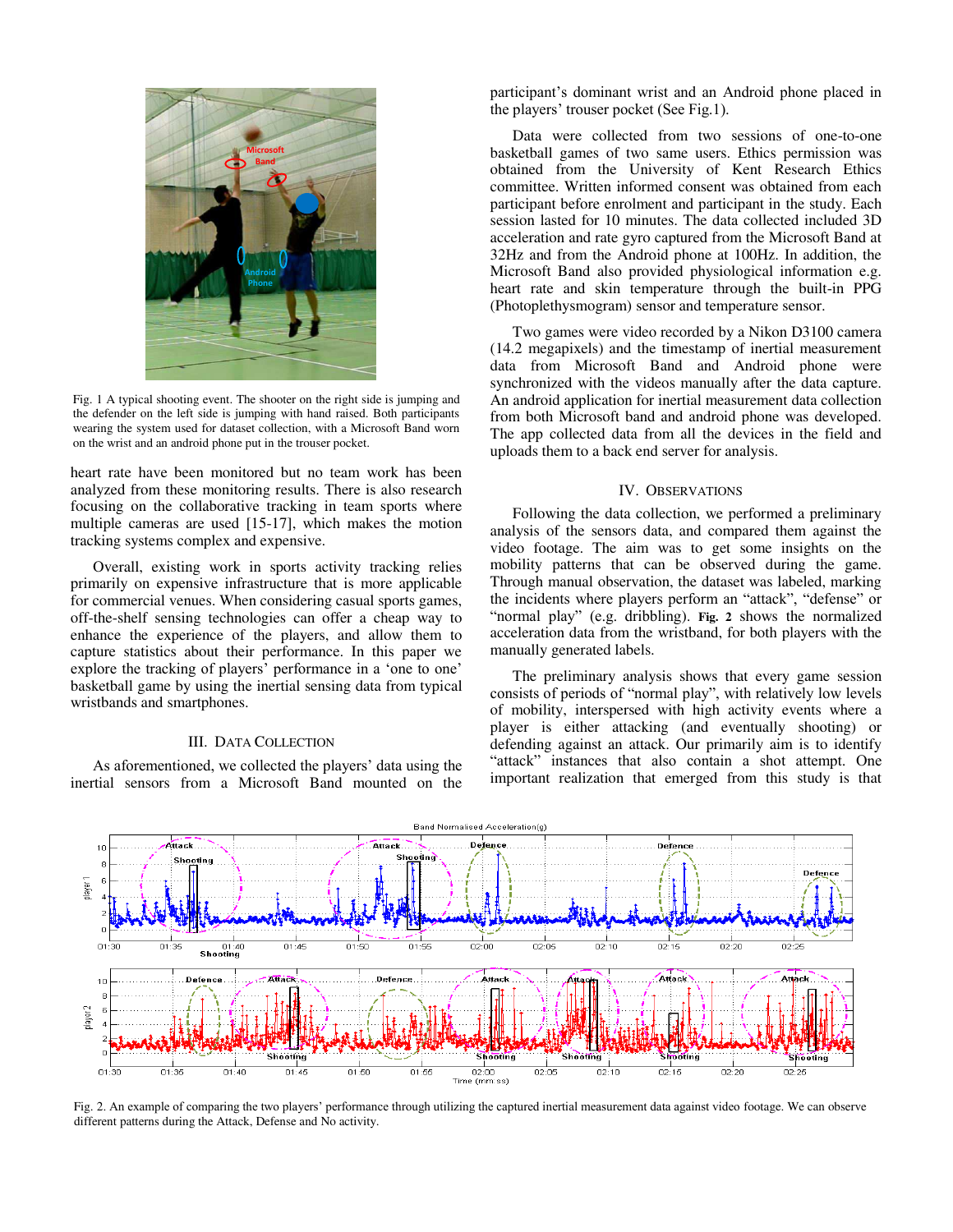

Fig. 3. Comparing the two players' activities against video footage. Case 1: both players jump during a shot action. Case 2: no action time in the game; Case 3: one player initiates and attack while the other player is inactive.

manual labelling of an attack sequence is subjective. Identifying when an attack started depends highly on the perception of the researcher/observer. This also means that capturing the ground truth of that detail would be extremely cumbersome and potentially unrealistic for a system that should be easy to deploy and use. Indeed, in the final system, we relied only on the actual shooting events (that can be objectively captured by an observer) as the ground truth.

Further observation of the dataset shows that a highly active instance of one player attacking tends to overlap with an active instance of the opposing player defending. **[Fig. 3](#page-2-0)** demonstrates the active periods (either attacking or defending) for both players within a game session. It is clear that there are cases where both players can be active at the same time (case 1) or instances where only one (case 3) or none (case 2) is active. This observation implies that detecting the activities of a user through their sensor data coming from their own devices can potentially result in situations where both users are mistakenly considered as performing a shot at the same time. Therefore, collaborative sensing, combining data from both players, may be required.

#### V. SYSTEM DESIGN

With *weSport* we aim to develop a system able to capture the shooting actions of basketball players, generating statistics that the player can explore to learn about their performance in



Fig. 4. System architecture. Employing two-level classification.

the game. Moreover, the system should be easy to deploy and train.

Specifically, we envisage a system that can be trained during a single basketball game session, and can be used to capture statistics of any subsequent sessions of the same users. As part of the training phase, we believe that ground truth should be easy to capture without the need for specialized equipment (e.g. video recording). Hence, in the design of our system, we consider the capture of ground truth through a third-party observer, who will record which player performs a shot. This means that the ground truth for our system consists only of timestamped events with the indication of the shooter during each shot. In section VI.B we describe how this ground truth is used to generate more elaborate labels for the design of the system.

Based on the observation of our dataset we noted that there were situations where both the shooter and the defender could appear to be performing similar actions: a jump and raise of hands (See **[Fig. 1](#page-1-1)**). Exploring data captured through the sensing devices worn by a single user, it was clear that a shot classifier could therefore potentially generate a high level of false positives, classifying defense actions as shots. In order to address such problems, we developed our system using a twolevel classification architecture. As seen in **[Fig. 4](#page-2-1)**, data from the wristband and smartphone were first used to identify a specific action of each user independently. This classifier could potentially generate false positives when trying to detect a shot. The outputs of the first level classifiers are then used to distinguish between actions performed by both players at the same time. The second level classifier is designed to identify the actual shooter in the cases where the individual classifiers mark both players as performing a shooting event.

#### VI. DATA PROCESSING AND METHODS

*weSport* consists of two classifiers: a "personalized classifier" aimed to detect the activities of each player independently, and a game-level "collaborative classifier" that identifies the actual shooter at any given time.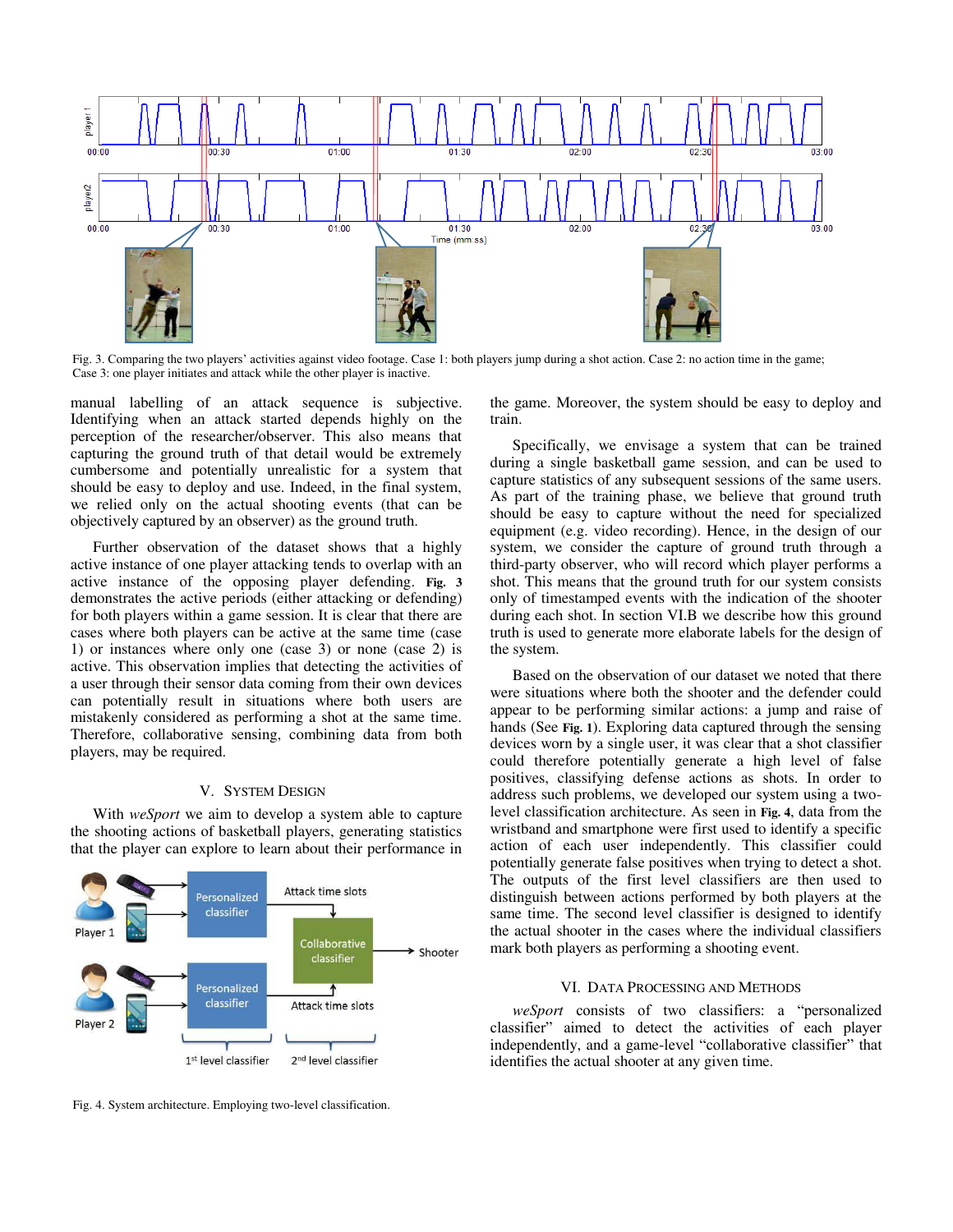#### *A. Ground truth labels*

The original ground truth that was captured in each session consists of timestamped events that indicate which player performed a shot during the game. In order to develop a classifier that can detect the actual activity performed by each player, we needed to generate labels that span across a specific duration to capture the full movement of a player when they performed the actions. Through observation of the movement data it is clear that there were distinctive patterns of movement during a shot sequence that lasted for a number of seconds, extending to some seconds before the actual shot (see **[Fig. 2](#page-1-0)**). We therefore needed to create labels for these sequences, identifying the "attack" sequence and differentiate those from the "normal" play activities.

The generation of these labels in an automated way is based on an iterative approach. For each shoot instance labeled manually by an observer, we define an "attack window" that extended t seconds before the actual shot. We start the process with an attack window of  $t=1$  second and progressively extended this by 1 second for each iteration. This window is used to label the duration of an attack using the timestamp of the shot event as the end time point.

For each potential attack window, we train and validate (through a 10-fold cross validation) a classifier, using the features described in section B. After running this process for 10 iterations (maximum attack window tested is 10 seconds), we select the window length that gives us the best performance for the classifier. The length of the attack windows is calculated for each individual player. This reflects the different styles of play for each player where they may have performed attack actions that took more or less time than the other player. Through this process, we define the typical duration of an attack for each player, and we use this as the ground truth label for our classifiers. Specifically, for our two participants, using the first game session for training, we identified an attack window  $W_1=4$  seconds for player 1 and  $W_2=6$  seconds for player 2.

#### *B. Data processing and Feature Extraction*

In order to identify the different activity events during the game session, we extract a set of features from the raw data captured by both the wristband and the Android phone. The features are extracted using a sliding window with a 1 second overlap. The length of the sliding window is equal to the attack window that was described in section A.

For the wristband, the features are computed for all three axes and 3D normalized vectors. Considering that the placement of the band was fixed on the player's wrist, we tried to maintain the directionality of movement in the data processed from the band. For the android phone, all the features were computed only for the 3D normalized vectors. Considering that the position of the phone can shift inside the trouser pocket, we only relied on the total magnitude of movement captured from that device. There are 66 features for Microsoft Band and 15 features for android phone that have been considered. These features were computed for each window, which include time domain features e.g. mean value, standard deviation, median value, maximum value, minimum

value, zero crossing rates, number of peaks and correlation coefficient between different axes and frequency domain features e.g. FFT coefficients. The details of these features are described in Table I.

TABLE I. SELECTED FEATURES FROM ACCELEROMETERS AND GYROSCOPES OF MICROSOFT BAND AND ANDORID PHONE

| <b>Features</b>           | <b>Description</b>                                                                                             |  |  |  |  |
|---------------------------|----------------------------------------------------------------------------------------------------------------|--|--|--|--|
| Mean value                | The average value of all the samples in one<br>window                                                          |  |  |  |  |
| <b>Standard Deviation</b> | The variation from the average value of all the<br>samples in one window                                       |  |  |  |  |
| Median value              | The median value of all the samples in one<br>window                                                           |  |  |  |  |
| Maximum value             | The maximun value of all the samples in one<br>window                                                          |  |  |  |  |
| Minimum value             | The minimum value of all the samples in one<br>window                                                          |  |  |  |  |
| Zero crossing rates       | The rates at which the signal changes from<br>positive to negative or back of all the samples in<br>one window |  |  |  |  |
| Number of peaks           | The numbers of the local maxima of all the<br>samples in one window                                            |  |  |  |  |
| Correlation Coefficient   | The coefficient that illustrates a quantitative<br>measure of the correlation between samples from             |  |  |  |  |
| FFT                       | two different axes in one window<br>The sample vaules in the frequency domain in one.<br>window                |  |  |  |  |

#### *C. Classification of each player's actions*

As part of the first stage of the activity detection, we developed personalized classifiers for each player, where we attempted to detect when each player performed an attack. Specifically, the classifier is designed to classify each second of the player's activities as either "attack" or "normal play". Although the classifier was developed through traditional training and cross validation, our ultimate aim was to ensure that we captured the sequence of actions where the actual shot event is performed. Therefore, our actual validation of this classification process was to test whether a sequence of actions classified as "attack" contained the actual shot events captured through ground truth. This essentially means that even if the classifier did not detect accurately the duration of an attack sequence, it would be still considered good for our purposes if the shot event was properly captured.

For the development of the classifier, we tested a range of classification methods. Specifically Random Forest, Naïve Bayes, Decision tree, SVM and k-NN classification algorithms were explored. The best performance was achieved through Random Forest. The output of the classifier was a set of time periods that represent the attack and normal play of each player. The performance of the classifier was checked by testing whether each attack period contained a shot event as specified by the ground truth.

#### *D. Shooter detection*

The output of the first level (personalized) classifiers is a set of attack sequences performed by each player. As described earlier there were many situations where the classifiers of both players would indicate that both of them were performing an attack. The purpose of the second level (collaborative)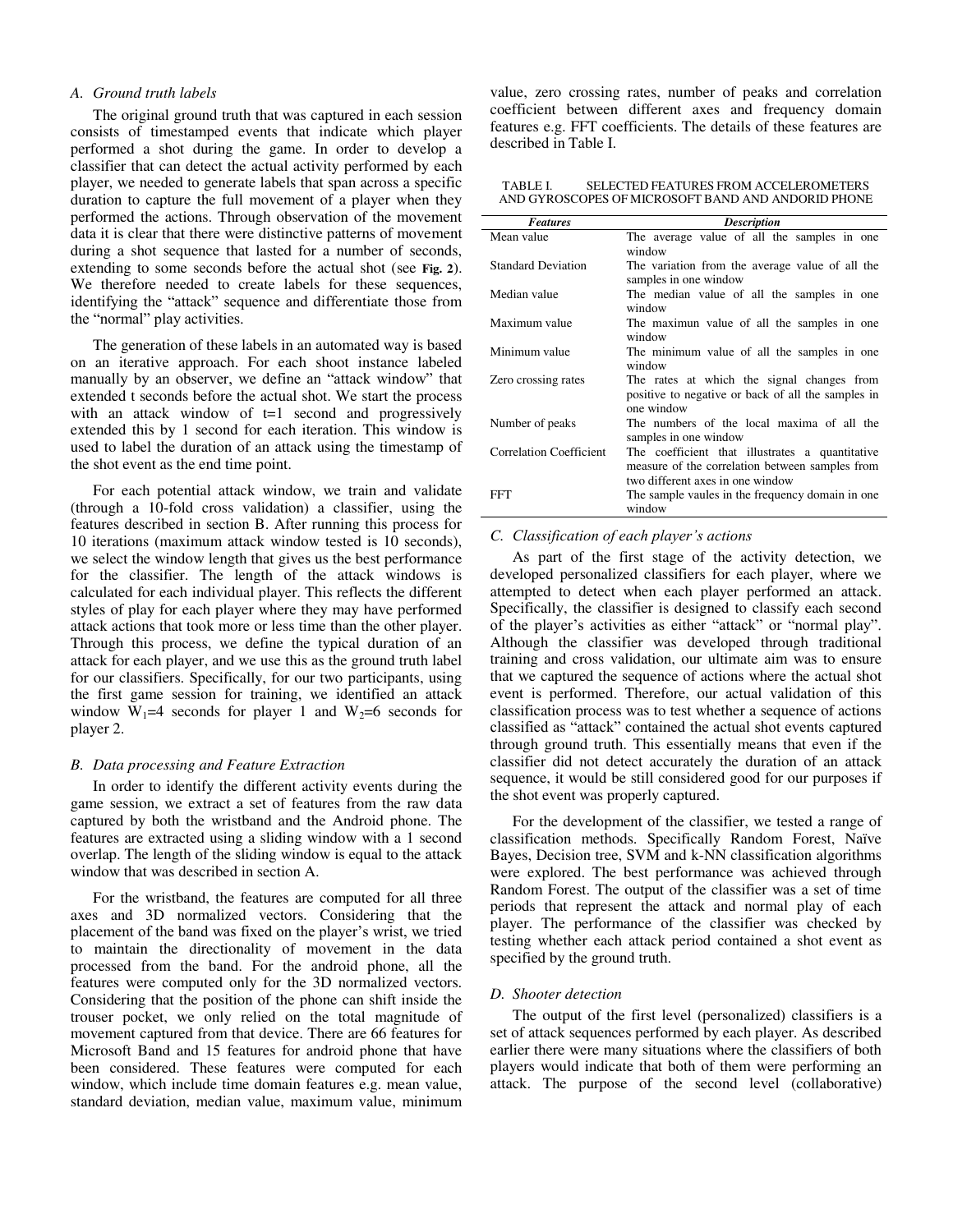classifier was to identify who was the actual shooter in such ambiguous situations.

For this classifier, the input consisted only of the time periods that had been identified as potential "attacks" for each player through the first level (personalized) classification. Specifically the collaborative classifier did not deal with any data related to "normal play" where no player was potentially shooting. The dataset was essentially a set of time periods where either one or both players were detected as "shooting".

<span id="page-5-7"></span>For the collaborative classifier, we used the original ground truth to label each attack sequence with the actual player that performed the shot (e.g. "Player 1 shooting", "Player 2 shooting", or "No player shooting"). For this classifier we used all the features in the Table I as representatives of the movement patterns of each player. Moreover, we augmented our dataset with features that could discriminate the movements of one player against the other. In particular, a typical behavior that could be observed was that when both players were involved during a shot event, one jumping to shoot, and the other jumping to defend, there was a time delay between the actions of the attacker and those of the defender. Indeed, the defender would normally initiate a defensive jump when observing that the attacker was about to shoot. In order to capture such dependencies we introduced two extra features: the differences of peak normalized acceleration vector between two players in one window and the time differences between these two acceleration peaks. Using this feature set we developed the second level collaborative classifier using the datasets from the first game session.

#### VII. RESULTS AND DETECTION PERFORMANCE

The system was trained using one game session (Game 1) as the training dataset and validated on the same game session through 10-fold cross validation. Moreover, the trained classifier is also tested on a different game session (Game 2) that was captured on a different day. We report the accuracy of the system on both games.

#### *A. Classification Results in detecting shot event*

<span id="page-5-1"></span><span id="page-5-0"></span>We evaluated each of the two players' performance by using all the obtained movement features extracted from both Microsoft Band and android phone for each game respectively. Using personalized sampling window sizes, we trained a classifier for each player. We report the results for a classifier based on Random Forest, which achieved the best results. The accuracy of correctly classified instances for player 1 is 92.83% and for player 2 is 83.17% in Game 1. Using the original ground truth (shot events), we marked each classified attack sequence as True-Positive / False-Positive whether there is a shot event within it. Validating this classifier on both games, we show that it can correctly detect 21 out of 22 shots for player 1 and 41 out of 41 shots for player 2 in Game 1; and 26 out of 27 shots for player 1 and 33 out of 33 for player 2 in Game 2 (see Table II).

| TABLE II. | RESULTS OF CLASSIFICATION ACCRUARY FOR |
|-----------|----------------------------------------|
|           | SHOOTING DETECTION                     |

<span id="page-5-2"></span>

| <b>Ground truth</b><br>No. of Shootings<br>(total duration of<br>"attack" periods) |                      | No. of<br>Shootings<br>(Correctly<br>classified<br>"Attacks"<br>periods $%$ ) | TP attack<br>sequence<br>that<br>contains a<br>shooting | FP attack<br>sequence that<br>does not<br>contain a<br>shooting |  |  |  |
|------------------------------------------------------------------------------------|----------------------|-------------------------------------------------------------------------------|---------------------------------------------------------|-----------------------------------------------------------------|--|--|--|
| Game 1                                                                             |                      |                                                                               |                                                         |                                                                 |  |  |  |
| Player 1                                                                           | 22                   | 21                                                                            | 21                                                      | $\mathcal{D}_{\mathcal{L}}$                                     |  |  |  |
|                                                                                    | $(132 \text{ secs})$ | (92.83%)                                                                      | $(95 \text{ secs})$                                     | $(4 \text{ secs})$                                              |  |  |  |
| Player 2                                                                           | 41                   | 41                                                                            | 41                                                      | 3                                                               |  |  |  |
|                                                                                    | $(322 \text{ secs})$ | (83.17%)                                                                      | $(350 \text{ secs})$                                    | $(7 \text{ secs})$                                              |  |  |  |
| <b>Game 2</b> (classifier trained on Game 1)                                       |                      |                                                                               |                                                         |                                                                 |  |  |  |
| Player 1                                                                           | 27                   | 26                                                                            | 26                                                      | $\mathcal{D}$                                                   |  |  |  |
|                                                                                    | $(162 \text{ secs})$ | (84.67%)                                                                      | $(122 \text{ secs})$                                    | $(7 \text{ secs})$                                              |  |  |  |
| Player 2                                                                           | 33                   | 33                                                                            | 33                                                      | 5                                                               |  |  |  |
|                                                                                    | $(260 \text{ secs})$ | (78.83%)                                                                      | $(311 \text{ secs})$                                    | $(18 \text{ secs})$                                             |  |  |  |

#### <span id="page-5-4"></span><span id="page-5-3"></span>*B. Classification Results in detecting shooter*

<span id="page-5-6"></span><span id="page-5-5"></span>After detecting the attack sequences by the first classifier, we use the ground truth to label them as "Player 1 Shooting", "Player 2 Shooting" or "No Shooting" for each game session. We then evaluated the results on shooter detection. We explored a range of classifiers including Random Forest, SVM, and k-NN and select the SVM (SMO) as the second level classifier to detect the shooter. We used Game 1 as the training set (and performed a 10-fold cross validation) and also validated the classifier on Game 2. In game 1, we report 21 out of 22 shots for player 1 and 42 out of 41 shots for player 2. In Game 2, we report 25 out of 27 shots for player 1 and 37 out of 33 shots for player 2.

Combining the results from both games the classifier demonstrates a precision of 91.34% and recall of 94.31%.

|                  | <b>Ground truth</b> |        | No. of Shootings Detected |    |           |
|------------------|---------------------|--------|---------------------------|----|-----------|
|                  | No. of Shootings    |        | TP                        | FP | <b>FN</b> |
| Player 1 Game 1  |                     | 22     | 19                        |    | 3         |
| Player 2 Game 1  |                     | 41     | 40                        |    |           |
| Player 1 Game 2  |                     | 27     | 24                        |    | 3         |
| Player 2 Game 2  |                     | 33     | 33                        |    |           |
| Overall          |                     | 123    | 116                       |    |           |
| <b>Precision</b> |                     | 91.34% |                           |    |           |
| Recall           |                     | 94.31% |                           |    |           |

TABLE III. RESULTS OF CLASSIFICATION ACCRUARY FOR SHOOTER DETECTION

#### VIII.DISCUSSION

The overall result of this system demonstrates relatively high levels of accuracy. One of the significant limitations of this work though, is the small number of participants used in the study. However, the design of the classifier has successfully been demonstrated through an additional game session not used for the training of the classifier. We consider the positive results of this work as a good starting point. We intend to expand our work with the involvement of more users. A key challenge that we may face in future work is the potential variation of the game play of individual players when placed against different opponents.